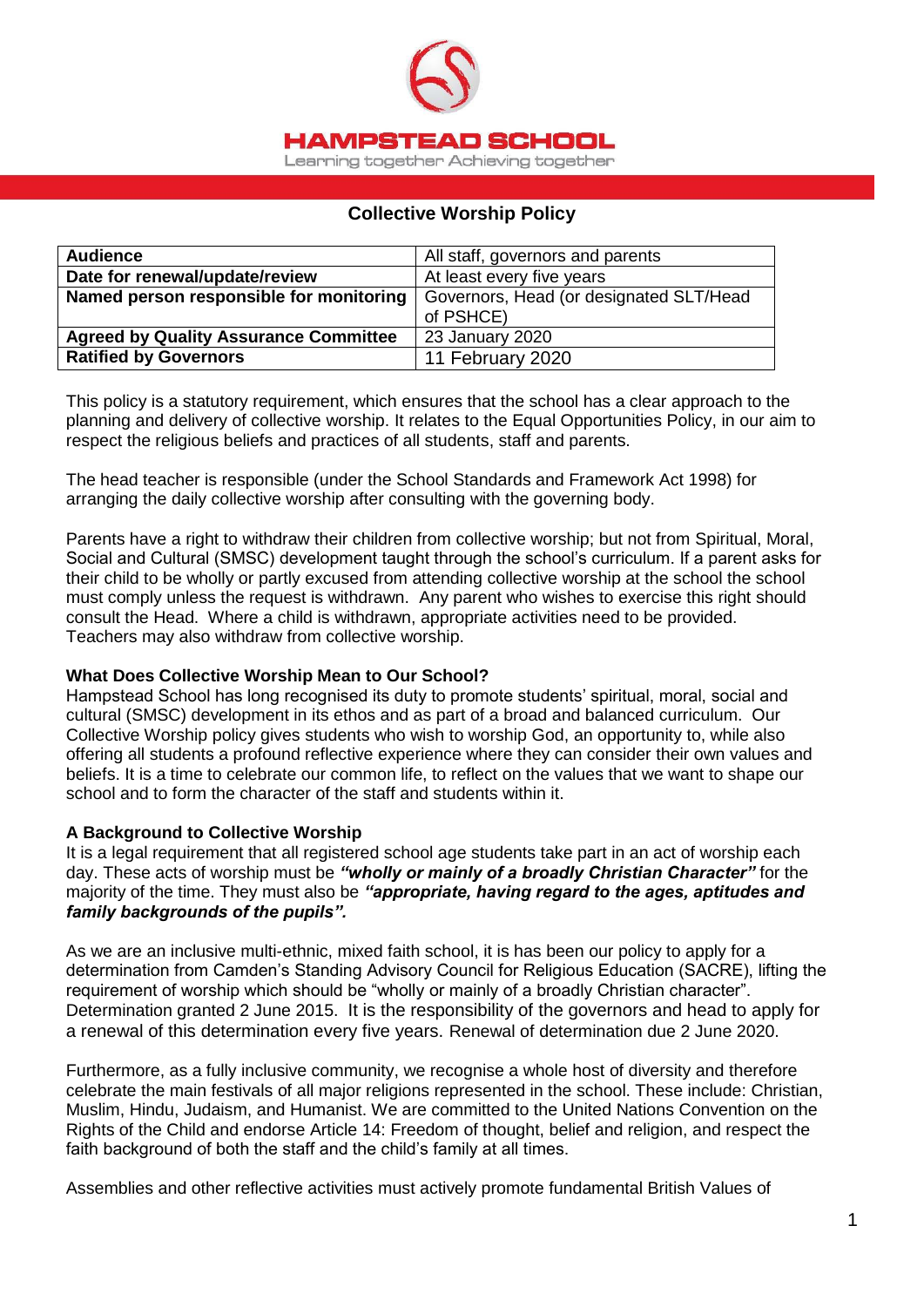democracy, rule of law, individual liberty, mutual respect and tolerance of those of different faiths and beliefs.

# **Objectives**

A key part of the procedures relating to this policy is for students to have an opportunity to learn about the beliefs of others and spiritually reflect on contemporary issues. These are issues relating to both the community of the school and the wider world. We do this through the following:

| Key aspects of collective worship                                                                                                   |                                                                                                             |                                                                                               |                                                                                                                                                                                                                                                  |  |
|-------------------------------------------------------------------------------------------------------------------------------------|-------------------------------------------------------------------------------------------------------------|-----------------------------------------------------------------------------------------------|--------------------------------------------------------------------------------------------------------------------------------------------------------------------------------------------------------------------------------------------------|--|
| <b>Focus Area</b>                                                                                                                   | Input                                                                                                       | <b>Time frame</b>                                                                             | <b>Examples</b>                                                                                                                                                                                                                                  |  |
| <b>Structured Daily tutor</b><br>time                                                                                               | <b>Tutors</b><br><b>Heads of Year</b><br><b>Head of PSHCE</b><br>Leadership team                            | Daily<br>On-going                                                                             | $\circ$ Concept for the<br>week<br>Structured<br>$\Omega$<br>reflection<br>Discussion on daily<br>$\circ$<br>news                                                                                                                                |  |
| Weekly year<br>assemblies                                                                                                           | Heads of Year<br><b>Head of PSHCE</b><br>Leadership team<br>Head                                            | Weekly<br>On-going                                                                            | Stewardship<br>$\circ$<br>Tolerance<br>$\circ$<br>Religion, Belief &<br>$\circ$<br>Philosophy<br>Purim & Easter<br>$\bigcap$<br><b>Festivals</b>                                                                                                 |  |
| End term assemblies                                                                                                                 | <b>Tutors</b><br><b>Heads of Year</b><br>Leadership team                                                    | End of each term $-$ as<br>planned by HOYS and<br><b>SLT</b>                                  | Shared reflection<br>$\circ$<br>on the term's<br>challenges and<br>successes<br>Presentations<br>$\bigcirc$<br>relating to faith<br>festivals                                                                                                    |  |
| Extra assemblies - for<br>example those which<br>reflect major<br>international events or<br>celebrate major<br>religious festivals | Heads of Year<br><b>Heads of Department</b><br><b>Head of PSHCE</b><br>Leadership team<br>Visiting speakers | In accordance with<br>remembrance,<br>awareness days and<br>national/international<br>events. | $\circ$ LGBT History<br>Month<br><b>Black History</b><br>$\circ$<br>Month<br>Remembrance Day<br>$\circ$<br><b>Mutual Respect</b><br>$\circ$<br>St Georges Day<br>$\circ$<br>Christmas<br>$\circ$<br>Chanukah<br>$\circ$<br>Ramadan<br>$\bigcirc$ |  |

*"In its document on 'Promoting fundamental British values as part of SMSC in schools' (November 2014), the Department for Education reiterated that "meeting requirements for collective worship" is one way of "ensuring pupils' SMSC development" (p.4). As one of the primary vehicles for the schools ethos, collective worship is a key opportunity to celebrate religious diversity within the school and to promote respect and tolerance among people of all faiths, races and cultures".* (Camden SACRE – January 2015).

Our policy reflects both the DfE and Camden SACRE views above and actively promotes the British Values of Democracy, The rule of law, Individual liberty, Mutual respect and tolerance.